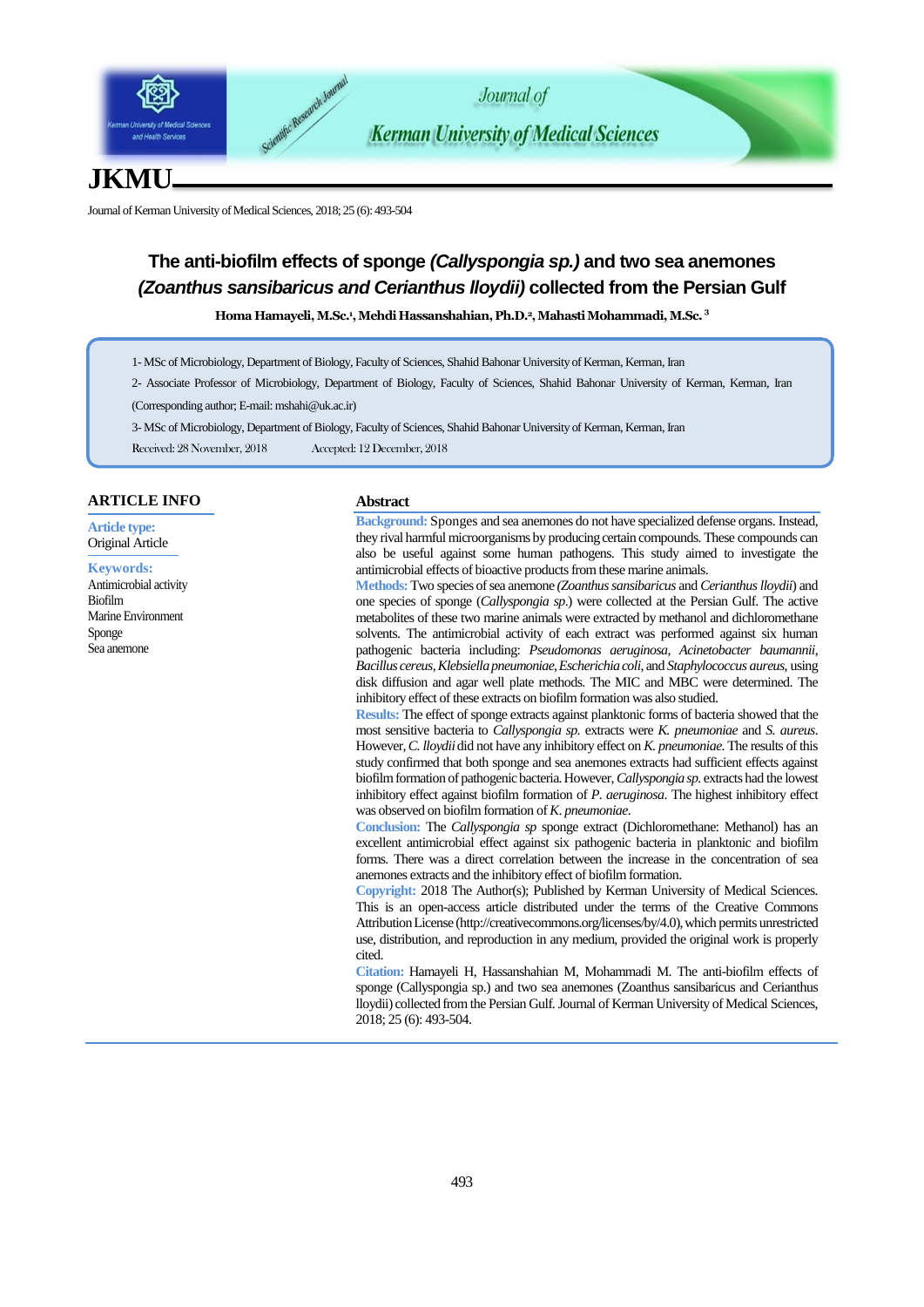## **Introduction**

Marine natural products have a vast range of biological activities and play influential roles in the development of drugs for the treatment of human diseases. A large number of unique compounds found from Porifera (often sponge) and Cnidaria produce more bioactive compounds than other marine organisms (1).

Organisms that lack external defense tools can develop chemical defense strategies especially through the production of secondary metabolites with antibiotic or repellent effects. Secondary metabolites from marine organisms have proven to be an exceptionally rich source of small molecules with pharmacological activities possibly beneficial to human health (2).

The effective drug were obtain from marine invertebrates, especially marine sponges being the organisms most widely investigated. In fact, approximately 16,000 marine natural compounds have been isolated from marine organisms and more than 5300 of these compounds were isolated from marine sponges (2).

Among marine organisms, cnidarians are an ancient group of venomous animals that these organisms can concentrated toxins and delivery it. Members of the Anthozoa class are good candidate for drug discovery. It has been guessed that at least 250 compounds have been purified from animals of this class (3).

Cnidaria is an ecologically valuable phylum. It includes about 9400 species, of which 68% are members of the Anthozoa class. Generally anthozoans need to protect themselves against the fatal or debilitating outcomes of the microbial or parasitic invasion. Sea anemones produce multiple biologically active polypeptides (4).

Biofilm plays an important role in the virulence of bacteria. There are many benefits for microorganisms to form biofilms. They provide an enclosed surface space which is occupied and can provide a level of stability in the growth environment. Microbial biofilms are associated with a lot of persistent infections which respond inadequately to antibiotic therapy and can endure host immune response (5).

Access to antiseptics and antibiotics for health care practitioners has been identified, optimized, and commercialized using planktonic methods to assay antimicrobial activities. It is not unusual that agents developed for planktonic targets perform sub-optimally against biofilm targets. One of the first recommendations that can be made is simply to use biofilm-based methods in the exploration for new drugs (6).

Marine organisms are of particular interest and have not been thoroughly explored as sources of bioactive molecules for the development of innovative chemotherapeutics (7).

The purpose of this research was to investigate the antibacterial effect of the sponge extract (*Callyspongia sp.)* and two species of sea anemone extracts (*Z. sansibaricus* and *C. lloydii)* against six human pathogens and their inhibitory effect on the microbial biofilm.

## **Material and Methods**

#### **Collection of marine sponge and sea anemones**

Marine sponges were collected at the Persian Gulf in 2015. These sponges were gathered from a depth of 15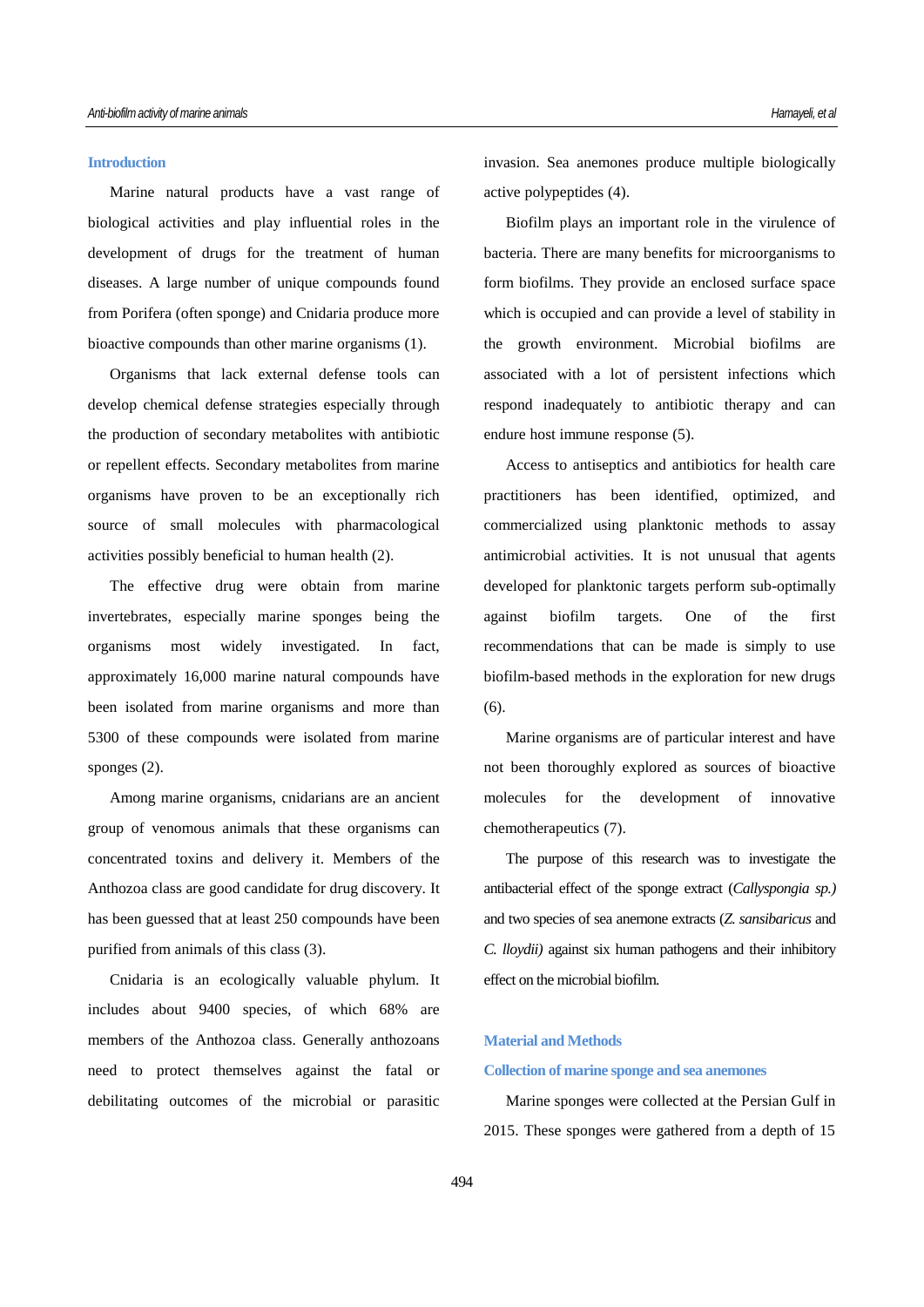meters in Lesser Tunb islands. Sea anemone *Z. sansibaricus* was collected in the rocky intertidal zone in Qeshm island, and sea anemone *C. lloydii was collected in the* depth of 1-5 meters in Bandar Abbas beach (Figure 1). The collection was repeated three times. They were transported alive in sea water to the laboratory and maintained at 4ºC in the refrigerator before extraction. The collected sponges were identified according to the protocol of Hooper and Boury-Esnault (8,9).



Figure 1. Pictures of the sea anemones and the sponges investigated in this study: A) Sponge Callyspongia sp. B) Sea anemone Z. sansibaricus C) Sea anemone C. lloydii

#### **Preparation of sponge and sea anemone extracts**

Based on the protocol, we extracted 100 g of each freezedried samples (sponge and sea anemones). The sponge *Callyspongia sp*., immersed into a polar and nonpolar solution with dichloromethane (DCM): methanol (MeOH) (1:1 v/v) and the sea anemones *Z. sansibaricus* and *C. lloydii* were immersed in methanol for two days. Then, the obtained extract was filtrated through Whatman No. 1 filter paper and was concentrated by incubator at 40°C for 24 h. The filtrate was placed into the incubator at 40°C for 24 h to remove the solvent. The concentrated extracts were applied for antimicrobial activity against pathogenic bacteria.

# **Bacteria**

Six antibiotic resistant pathogenic bacteria were used in this research. They included *Pseudomonas aeruginosa* 

(ATCC 27853 ), *Acinetobacter baumannii* (ATCC 19606), *[Bacillus cereus](https://www.google.com/search?biw=1024&bih=565&q=bacillus+cereus&spell=1&sa=X&psj=1&psj=1&psj=1&psj=1&psj=1&psj=1&psj=1&ved=0ahUKEwjQyc_w6fvQAhWlC8AKHZCRBC4QvwUIFigA)* (ATCC 14579), *Klebsiella pneumoniae* (ATCC 700603), *[Escherichia coli](https://www.google.com/search?biw=1024&bih=565&q=escherichia+coli&spell=1&sa=X&psj=1&ved=0ahUKEwjhnMub6vvQAhVjLcAKHVPqAGUQvwUIFigA)* (ATCC 35218), *and Staphylococcus aureus* (ATCC 25923).

# **Disk diffusion method**

Antibacterial activities of each extract (two sea anemones and one sponge) were assayed by the standard disc diffusion method. This test was done based on the Kirby-Baer disksensitive test protocol. The turbidity of bacterial culture was equal to the McFarland  $(0.5)$  turbidimeter  $(10^8 \text{ CFU/ml})$ . The suspension were culture by sterile swap into MHA plates. Then, 100 mg/mL concentration of each extract with a solution prepared from a blank disc (6 mm) was placed into each of these concentrations for 1 hour. The disc was put for 30 min at room temperature and transferred on top of the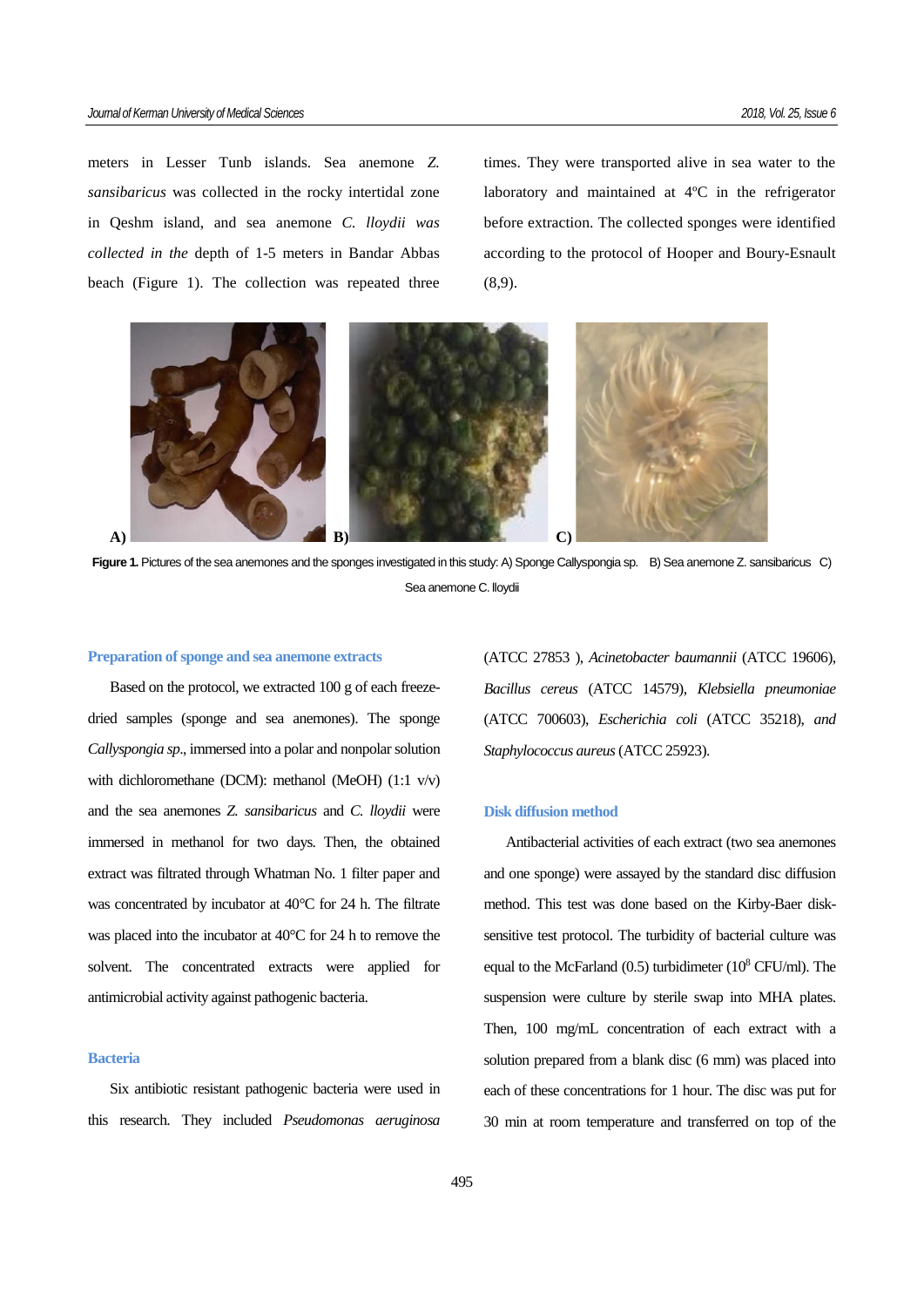plate. Penicillin and Chloramphenicol were used as positive control. After overnight incubation, the zone of inhibition (ZOI) of each disc was calculated in millimeter and the measurement was performed in triplicate for each sponge extract (10).

**Antibacterial assay of marine organism extracts by agar well plate method**

The dissemination of each extract directly into agar well was performed to detect the antibacterial activity. The overnight culture of bacteria was grown by spread method on MHA plates. Some wells (8 mm diameter and about 1.5 cm wide) were created in each MHA plate by a sterile blade. The extract of each marine organism was provided with 100 mg/mL concentration of each extract with a solution. Then, 40 μl of concentration from the each extract were inoculated by a sterile syringe into the constructed wells and remained to diffuse at 30 °C for 2 h. Also, inoculums without marine organism extracts were designed as a negative control. The MHA plates were incubated at 37°C for 24 h and ZOI was measured. This experiment was carried out three times and an average of the obtained values was reported as ZOI (11).

**Determination of the minimal inhibitory concentration (MIC), and minimum bactericidal concentration (MBC) of each extract**

MIC was carried out by the serial dilution method using 96-well microtiter plates. Eight dilutions of 80, 40, 20, 10, 5, 2.5, 1.25 and 0.62 mg/mL were prepared for the extracts with Mueller Hinton Broth medium. Also, 0.5 McFarland of inoculum (100 µl) was used. The microplates were incubated for 24 h at 37°C. The lowest concentrations without visible growth at the binocular microscope were recorded as MIC. The tubes with no visible turbidity was culture on MHA plate (50 μl) for determination of MBC and incubated for 18 h at 37  $\rm{^{\circ}C(12)}$ .

#### **Bacterial adhesion to hydrocarbon (BATH) test**

The BATH for each bacterial strain was assayed according to the following protocol: bacteria were grown overnight at 37ºC on MHA plate. Then, a loop of each bacteria was inoculated into a tube containing 9 ml of sterile phosphate buffered saline and vortexed. The  $OD<sub>1</sub>$  of this suspension was adjusted to  $0.2$ -0.3 at  $600$  nm  $(OD<sub>2</sub>)$  by spectrophotometer. Then, 200 µl of hexadecane was added to each tube and vortexed vigorously. The tubes were incubated at 30ºC for 20 minutes. Then, the secondary OD was read (OD2). The BATH was calculated according to EQ1 formula

EQ1: BATH (%) = 
$$
\frac{OD1 - OD2}{OD1} \times 100
$$
 (13)

#### **Inhibition of biofilm formation**

Biofilm formation in polystyrene microtiter plates was assayed as described by O'Toole and Kolter (14). Three different concentrations (12.5, 6.25 and 3.1 mg/ml) from each extract were pipetted  $(100 \mu l)$  into the wells of the microtiter plates. Then an overnight culture of each bacterial species was diluted 1:100 with fresh TSB and 100 µl of these inoculums were added to each well. Thereafter, microtiter plates were incubated for 24 h at 37°C. Three control wells were maintained for each test. These included wells containing the extract and growth medium (extract control), wells containing the growth medium and inoculum and wells containing only the growth medium.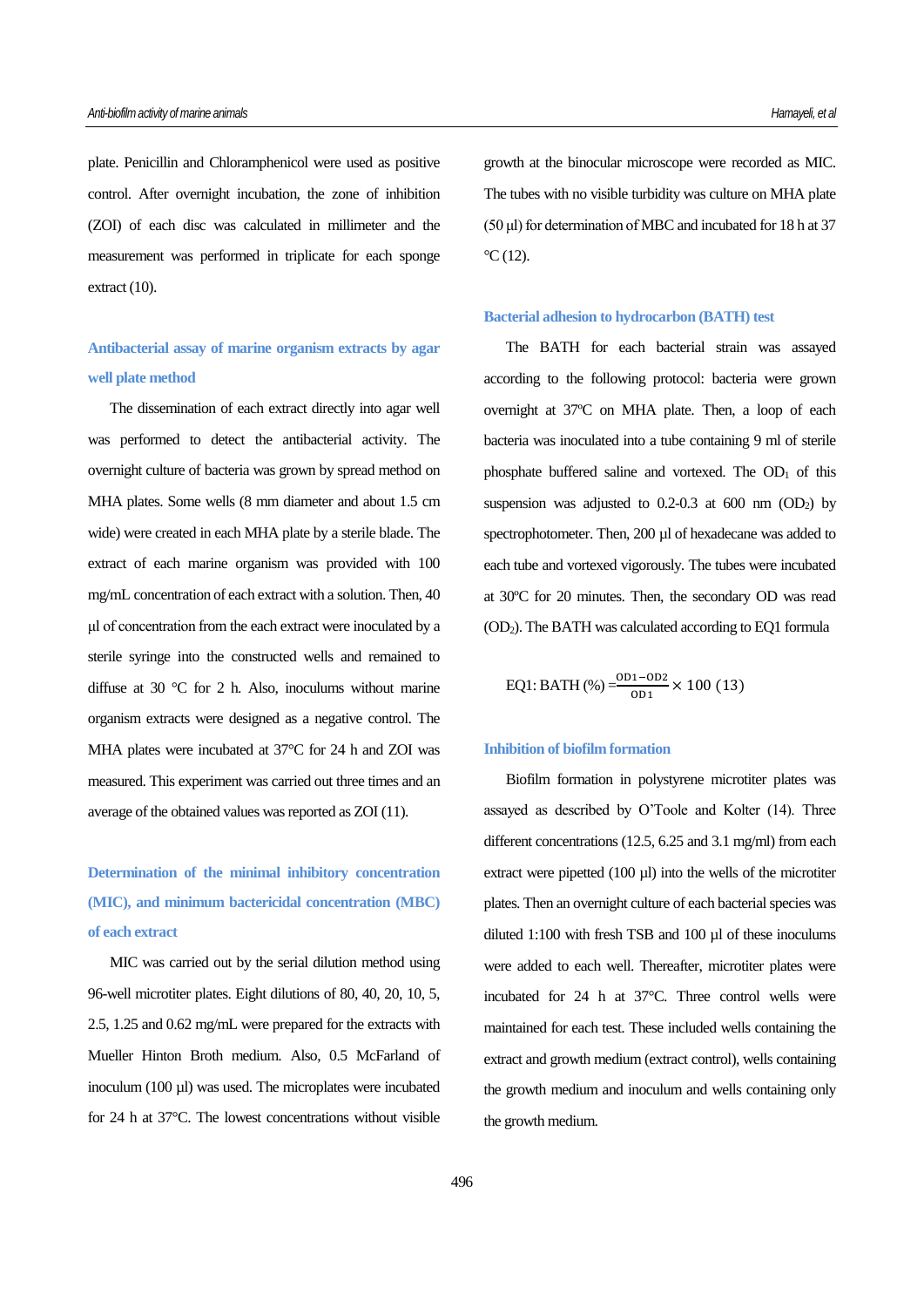The attached biofilm mass was quantified using crystal violet staining (15). After incubation, the media was aspirated and non-adherent cells were removed by washing the wells three times with sterile phosphate buffer saline (PBS). In order to fix the adherent cells, 150 µl of methanol 96% were added to each well for 15 min. The microtiter plates were then stained with 200 µl of crystal violet 1% (Merck, Germany) for 20 min. The plates were air dried and the CV bound to adherent cells was re-solubilized with 160 µl of 33% glacial acetic acid per well. The absorbance of each well was monitored with a microtiter plate reader (ELX-800, Biotec, India) at 630 nm. Percent inhibition of biofilm formation was calculated using EQ2 formula the ratio between the values of OD630nm wells with and without the extracts.

EQ2: Inhibition (%) =  $\frac{(OD \text{ negative control}-OD \text{ media control})-(OD \text{ test}-OD \text{ extract control})}{CD \cdot (OD \text{ test}-OD \text{ extract control})} \times 100$ OD negative control−OD media control

## **Statistical analysis**

Differences for individual parameters between control and treated groups were tested with Duncan's test by the analysis of variance (ANOVA) using SPSS Version 16.0 for Windows. Differences were considered significant if the Pvalue was less than 0.01, 0.05 and 0.001. All experiments were performed in triplicate and repeated three times.

# **Results**

**The inhibitory effects of the marine organism extracts against planktonic forms of six pathogenic bacteria**

The ZOI of three extracts that was assayed by disc diffusion and agar-well plate methods are illustrated in Table 1. *C. lloydii* extract had antimicrobial activity against all six bacteria. *Callyspongia sp.* extract showed a better antibacterial activity in the agar-well plate test than the disc diffusion test. The MIC and MBC results are presented in Table 1. According to this table, the values of MIC and MBC are different for each bacterial strain. However, the 10-40 mg/ml concentration for MIC and 20-80 mg/ml for MBC were dominant between tested concentrations of three marine organism extracts.

**Table 1.** The antimicrobial effect of Callyspongia sp., Z. sansibaricus, and C. lloydii against six planktonic bacteria

|                                     | extracts         | <b>Pseudomonas</b><br>aeruginosa | <b>Acinetobacter</b><br>baumannii | <b>Bacillus cereus</b> | <b>Klebsiella</b><br>pneumoniae | Escherichia coli | <b>Staphylococcus</b><br><i><b>aureus</b></i> |
|-------------------------------------|------------------|----------------------------------|-----------------------------------|------------------------|---------------------------------|------------------|-----------------------------------------------|
|                                     | Callyspongia sp. | $\boldsymbol{0}$                 | $\overline{0}$                    | $\mathbf{0}$           | $8 + 0.3$                       | $\overline{0}$   | $18 \pm 1.5$                                  |
| Disk diffusion<br>$(dia:mm\pm SD)$  | Z. sansibaricus  | $8 + 0.3$                        | $10+0.2$                          | $\mathbf{0}$           | $\mathbf{0}$                    | $8 + 0.6$        | $10 \pm 0.8$                                  |
|                                     | C. lloydii       | $8 + 0.4$                        | $10 \pm 0.7$                      | $8 + 0.4$              | $20 \pm 0.7$                    | $8 + 0.5$        | $10 \pm 0.7$                                  |
| Agar well plate<br>$(dia:mm\pm SD)$ | Callyspongia sp. | $12+0.5$                         | $10 \pm 0.8$                      | $15 \pm 0.4$           | $12+0.2$                        | $7 + 0.2$        | $11 \pm 0.5$                                  |
|                                     | Z sansibaricus   | $16 \pm 0.2$                     | $10 \pm 0.3$                      | $13 \pm 0.2$           | $10 \pm 0.8$                    | $10 \pm 0.5$     | $11 \pm 0.3$                                  |
|                                     | C. lloydii       | $12 \pm 0.8$                     | $18 + 0.5$                        | $20 \pm 0.8$           | $\mathbf{0}$                    | $15+0.3$         | $20 \pm 0.2$                                  |
| $MIC$ (mg/ml)                       | Callyspongia sp. | 40                               | 20                                | 20                     | 20                              | 10               | 20                                            |
|                                     | Z sansibaricus   | 10                               | 10                                | 10                     | 10                              | 10               | 20                                            |
|                                     | C. lloydii       | 20                               | 40                                | 10                     | 10                              | 20               | 40                                            |
| $MBC$ (mg/ml)                       | Callyspongia sp. | 80                               | 80                                | 40                     | 40                              | 40               | 80                                            |
|                                     | Z. sansibaricus  | 20                               | 40                                | 40                     | 20                              | 40               | 80                                            |
|                                     | C. lloydii       | 80                               | 80                                | 40                     | 20                              | 80               | 80                                            |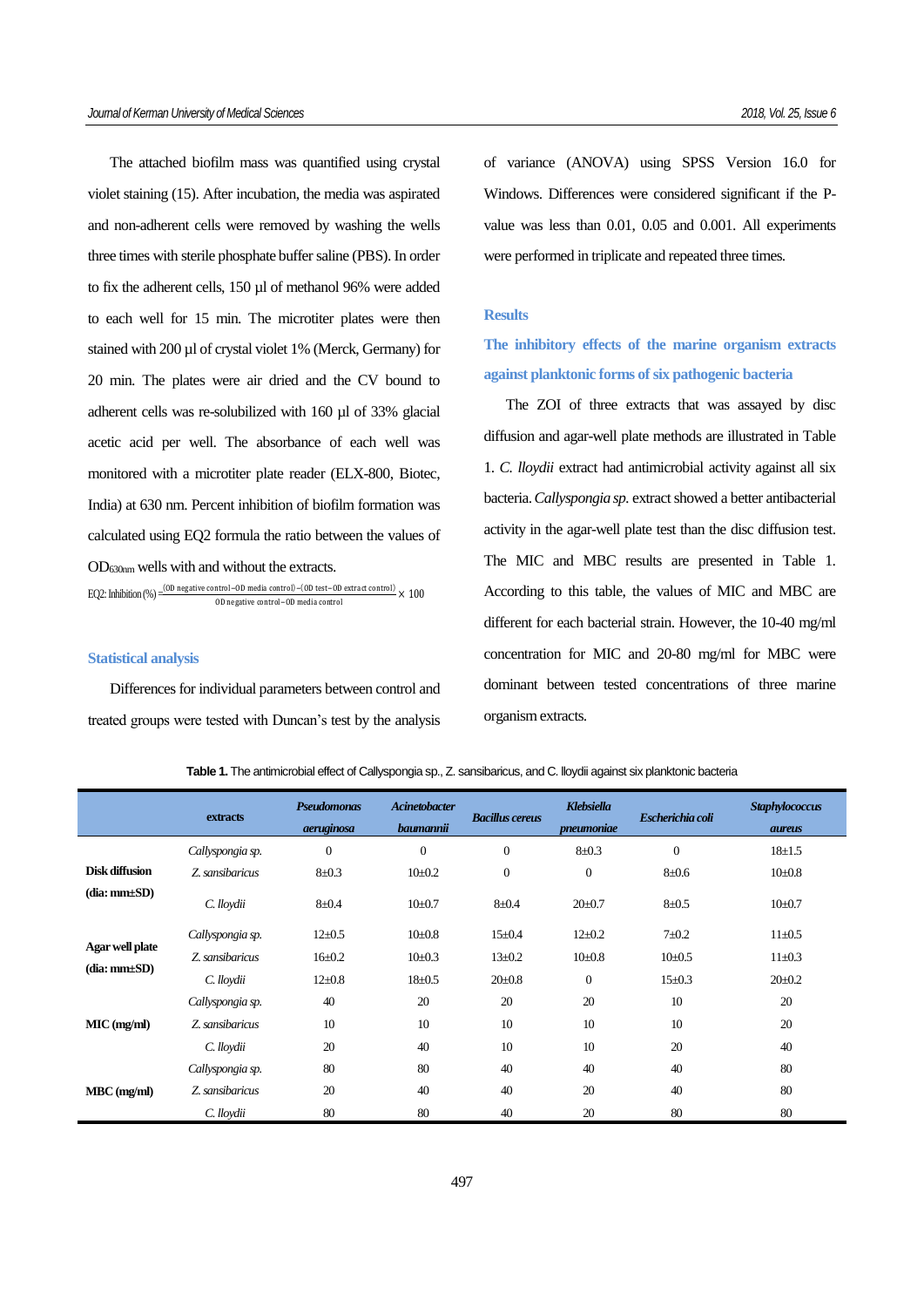**The anti-biofilm activity of the marine organism extracts against pathogenic bacteria**

The BATH results showed that all bacterial strains had the ability of biofilm formation. The BATH values for pathogenic bacteria were as follows: *P. aeruginosa* (29.31%), *A. baumannii* (68.09%), *[B. cereus](https://www.google.com/search?biw=1024&bih=565&q=bacillus+cereus&spell=1&sa=X&psj=1&psj=1&psj=1&psj=1&psj=1&psj=1&psj=1&ved=0ahUKEwjQyc_w6fvQAhWlC8AKHZCRBC4QvwUIFigA)* (6.25%), *K. pneumoniae*  (22.73%), *[E. coli](https://www.google.com/search?biw=1024&bih=565&q=escherichia+coli&spell=1&sa=X&psj=1&ved=0ahUKEwjhnMub6vvQAhVjLcAKHVPqAGUQvwUIFigA)* (9.86%), *and S. aureus* (42.15%).

The effect of three concentration of extracts on pathogenic bacteria were studied. The results of extracts on the inhibition from biofilm formation are shown in Figure 2. *Callyspongia sp.*extract had the lowest inhibitory effect against biofilm formation of *P. aeruginosa* (32.65%) and the highest inhibitory effect against biofilm formation of *k. pneumoniae* (97.12%). From Figure2, it can be concluded that an increase in the concentration of sea anemone extracts escalates the inhibition of biofilm formation.

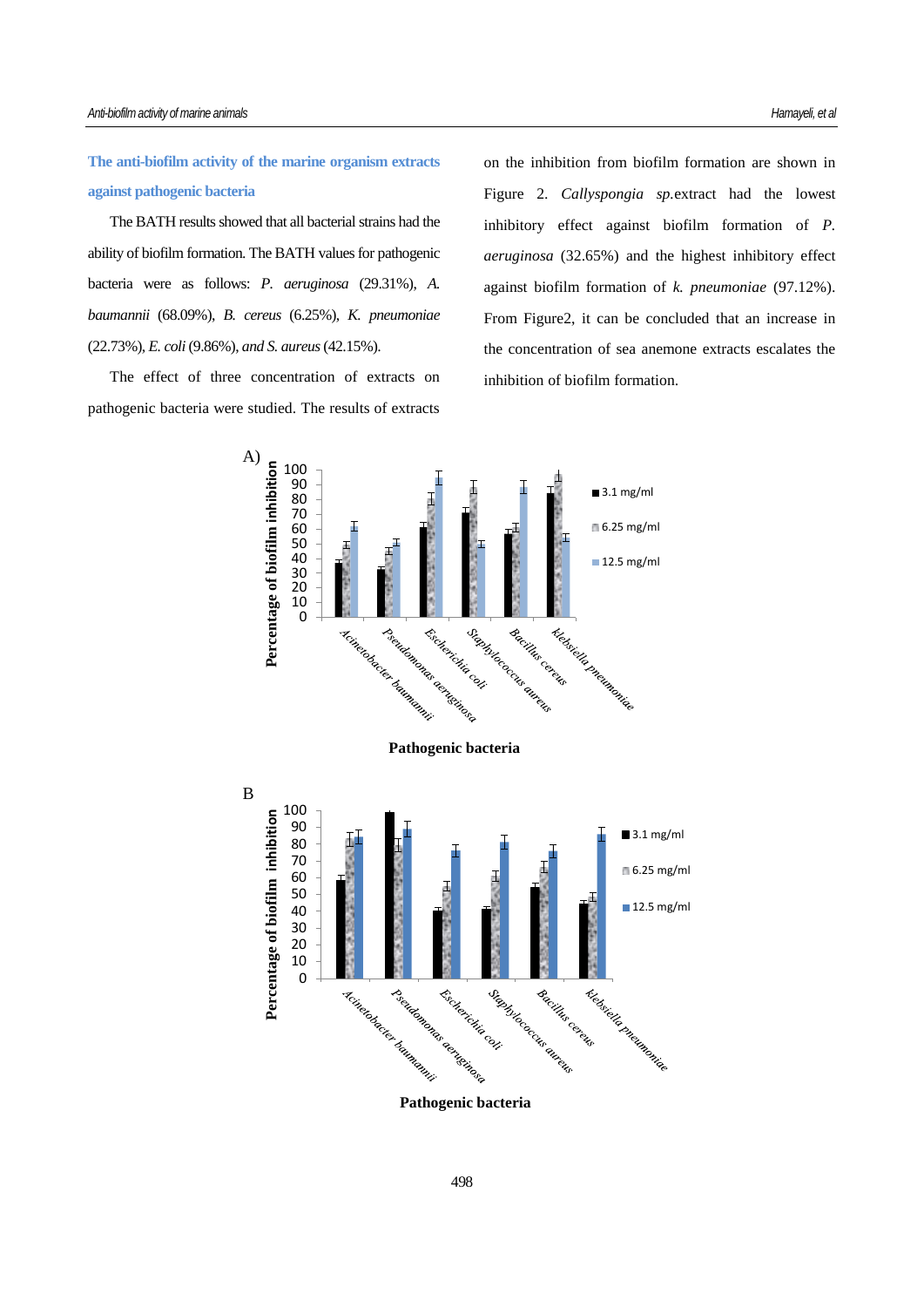

Figure 2. Percentage reduction of biofilm formation for test bacteria treated with different concentrations of the extracts for 24 hours: A) Sponge Callyspongia sp. B) Sea anemone Z. sansibaricus C) Sea anemone C. lloydii. In this research, a combination solvent dichloromethane: methanol (1:1 v/v) for the extraction of sponge and a methanol solvent for the extraction of sea anemones were used.

# **Statistical analysis**

The effect of type of bacteria and different concentrations of three extracts on biofilm formation were analyzed statistically by Duncan's test. The results are presented in

Table 2. Findings confirmed that both of the sea anemone extracts were statistically effective for biofilm inhibition.

|                  |                                  | <b>Biofilm formation</b> |       |            |
|------------------|----------------------------------|--------------------------|-------|------------|
| <b>Extracts</b>  | <b>Variables</b>                 | Df                       | Ms    | <b>Sig</b> |
|                  | Type of Bacteria                 | 5                        | 0.097 | **         |
| Callyspongia sp. | Concentration of extract (mg/ml) | 2                        | 0.041 |            |
|                  | total                            | 7                        |       |            |
|                  | Type of Bacteria                 | 5                        | 0.044 | 永          |
| Z. sansibaricus  | Concentration of extract (mg/ml) | $\overline{c}$           | 0.105 | **         |
|                  | total                            | 7                        |       |            |
|                  | Type of Bacteria                 | 5                        | 0.088 | **         |
| C. lloydii       | Concentration of extract (mg/ml) | $\overline{c}$           | 0.232 | ***        |
|                  | total                            | 7                        |       |            |

#### **Table 2.** Statistical analysis of the results of bacterial biofilm formation by Duncan's test

Ms; Mean square, Df: Degrees of freedom, Sig: Significant.

\*:  $p < 0/05$ , \*\*:  $p < 0/01$ , \*\*\*:  $p < 0/001$ , -: No significant level.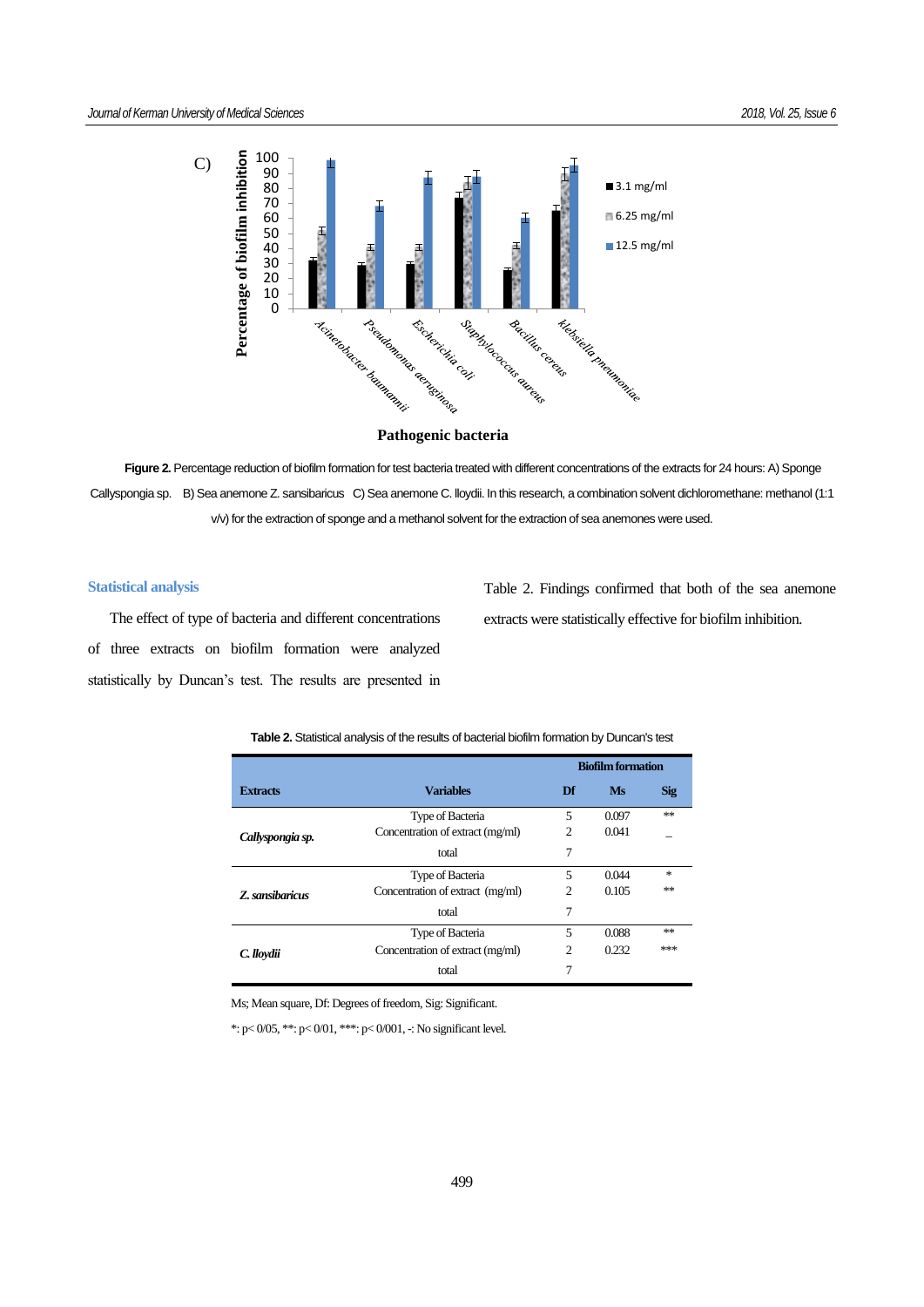## **Discussion**

The detection of antibiotics and the consequent development of synthetic antimicrobial compounds have changed our therapeutic approach towards infectious diseases and enhanced the quality and length of life for humans and other organisms (7).

Secondary metabolites from aquatic organisms have shown to be an exceptionally valuable source of small molecules with pharmacological activities potentially advantageous to human health (2).

Govinden *et al* examined the antimicrobial activity of crude extract of *Biemna tubulosa* and *Stylissa sp.*  against *E. coli*, *S. aureus* and *Enterococcus faecalis.* Their chemical screening showed that the major composition was tannins, saponins, terpenes, alkaloids, and phenols (16). However, Darah *et al*. reported that a methanolic extract of *Haliclona sp.* was not effective against *E.coli* (17).

The antimicrobial effect of sponge extract (methanol-acetone) obtained from Mannar Bay region in the southeast of India shows that many sponges tested such as *Haliclona cribricutis, Spongia officinalis, Myrmekioderma granulata, Oceanapia fistulosa,* and *Fasciospongia cavernosa* cannot prevent growth of *P. aeruginosa*. Also, the extract of *Haliclona exigua*, *Petrosia nigricans* and *Dysidea spp.* in 500 μg/ml concentration prevents the growth of pathogenic bacteria (18).

In this study, the polar and non-polar extracts of *Callyspongia sp*. sponge had a well antimicrobial effect on both single and biofilm forms of all six studied bacterial strains. This finding was confirmed by the

statistical analysis. Among the studied bacteria, the least effect of the extract was observed on the control of biofilm of *P. aeruginosa*. Differences in the results of this study with other similar studies are likely to be affected by factors such as the species of marine sponge and the type of solvent used for extraction. It is very important that different ecological conditions of sponges can lead to differences in harmful microorganisms and their symbiosis, and ultimately produce different bioactive compounds (19).Some symbiotic microbes such as sponge-associated actinomycetes can create bioactive compounds in parallel. It is estimated that 22 % of compounds received from marine sponge related to symbiosis with actinomycetes (19).

Between the secondary metabolites produced by aquatic sponges, a vast diversity of steroids, isoprenoids, non-isoprenoids, quinones, nitrogen and nitrogen-sulfur heterocyclic compounds, alkaloids, peptides, and terpenes are included. It is important to mention that some of these compounds divided from marine sponges are only synthesized in symbiotic relationships with fungi, microalgae, archea, cyanobacteria, and bacteria (20, 21).

Newbold *et al.* collected 33 sponges from the Caribbean Sea in 1999 and evaluated the antibacterial activity of these sponges. They concluded that 48% of collected sponges had antibacterial activity (22).

During the early 1990s, the activity of polar and non-polar extracts from soft corals (Anthozoa: Octocorallia) *Plexaura homomalla, Pseudoplexaura flagellosa, Plexaurella fusifera, Eunicea clavigera, Eunicea tourneforti, Eunicea laciniata, Eunicea*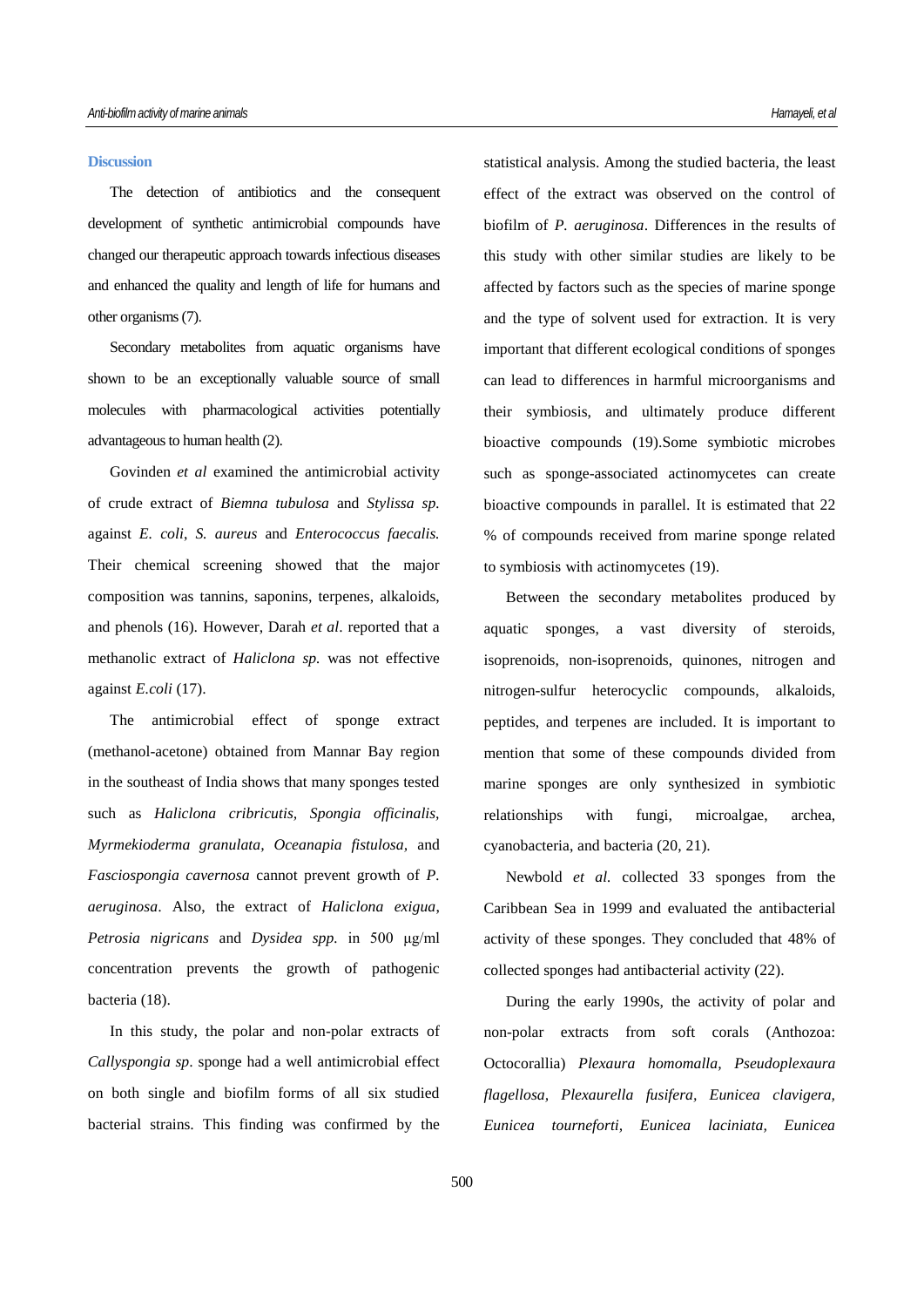*calyculata* (Plexauridae), and *Pseudopterogorgia americana* (Gorgonidae) were tested on marine bacteria and on human pathogens (*Vibrio harveyi, P. aeruginosa, S. marcescens, S. aureus, B. megaterium*  and *E. coli*). The inhibition of microbes seeded in agar plates was evaluated after the application of 6.2 mm paper disks soaked in cnidarian extracts and incubated overnight at 37̊C. to obtain the ultimate result. *P. homomalla* and *P. flagellosa* extracts exhibited the main antimicrobial activity with inhibition scores of 18.3 and 15.0, respectively (23).

During the last decade, primary reports on the antimicrobial activity of crude aqueous methanol extracts from *Leptogorgia virgulata* were published. The extracts inhibited the growth of *Vibrio harveyii* and *Micrococcus luteus* (extraction of >0.5 g of tissue), and of *E. coli* (extraction of 2.0 g of tissue) (24).

Consequently, Tadesse *et al*. examined the extracts from *Alcyonum digitatum* on Gram-negative and Grampositive bacteria. *E. coli* and the fish pathogen *Listonella anguillarum* serotype O2 (Gram-negatives) exhibited resistance, while the Gram-positives *S. aureus* and *Corynebacterium glutamicum* were sensitive (MICs: 80 mg/mL) (25).

Thermo-stable proteases and antimicrobial peptides have been purified from the body and tentacles of the sea anemones *Actinia equina* and *Anemonia sulcata*. These compounds had antifungal activity. The mucus of *A. equina* has been newly shown as a source of antimicrobial lysozyme-like compounds, indicating lysozyme-like activity and thereby possessing activity as an antifouling agent, countering the settlement of bacteria, as the primary colonizers in marine waters. The activity of the mucus was observed to be dependent on pH (highest diameter of lysis was observed at pH 6.0), ionic strength, and temperature. Lysis was reported to increase after dialysis of mucus at pH 6.0, 0.175 ionic strength, and 37 ºC temperature resulting in a diameter of lysis of  $16.2 \pm 0.5$  mm, corresponding to 2.21 mg/mL of hen egg-white lysozyme. Considering that seawater has a higher pH and ionic force, the activity of this mucus against marine bacteria remains to be explained. The activity against *Micrococcus lysodeikticus* identified to be beneficial for the assay of lysozyme, and the satisfactory results achieved at 37 ºC make *A. equina* mucus an interesting prospect for future extensions in fighting pathogenic microbes (7).

John *et al*. in 2015 evaluated the inhibitory effect of *Stichodactyla haddoni* and *Anthopleura elegantissima* extracts against human pathogens. The diethyl ether crud extracts of these sea anemone species exhibited good activity against gram positive and gram negative bacteria. A few studies was done in the field of antibiofilm activity of bioactive compounds from marine animals (26, 27). Bragadeeswaran *et al* searched the antifouling activity of two sea anemone extracts (*Heteractis aurora* and *H. magnifica*) against seven bacterial biofilms. They concluded that the crude extract of *H. magnifica* had the highest inhibition zone (18 mm) against *Pseudomonas sp*. and *E. coli.* The minimum inhibition zone (3 mm) was observed against *P. aeruginosa, Micrococcus sp*., and *B. [cereus](https://www.google.com/search?biw=1280&bih=706&q=Bacillus+cereus&spell=1&sa=X&ved=0ahUKEwj03vq4tPTRAhXjBsAKHVwpDj8QBQgWKAA)* for methanol, acetone, and dichloromethane extracts, respectively (28, 29, 30).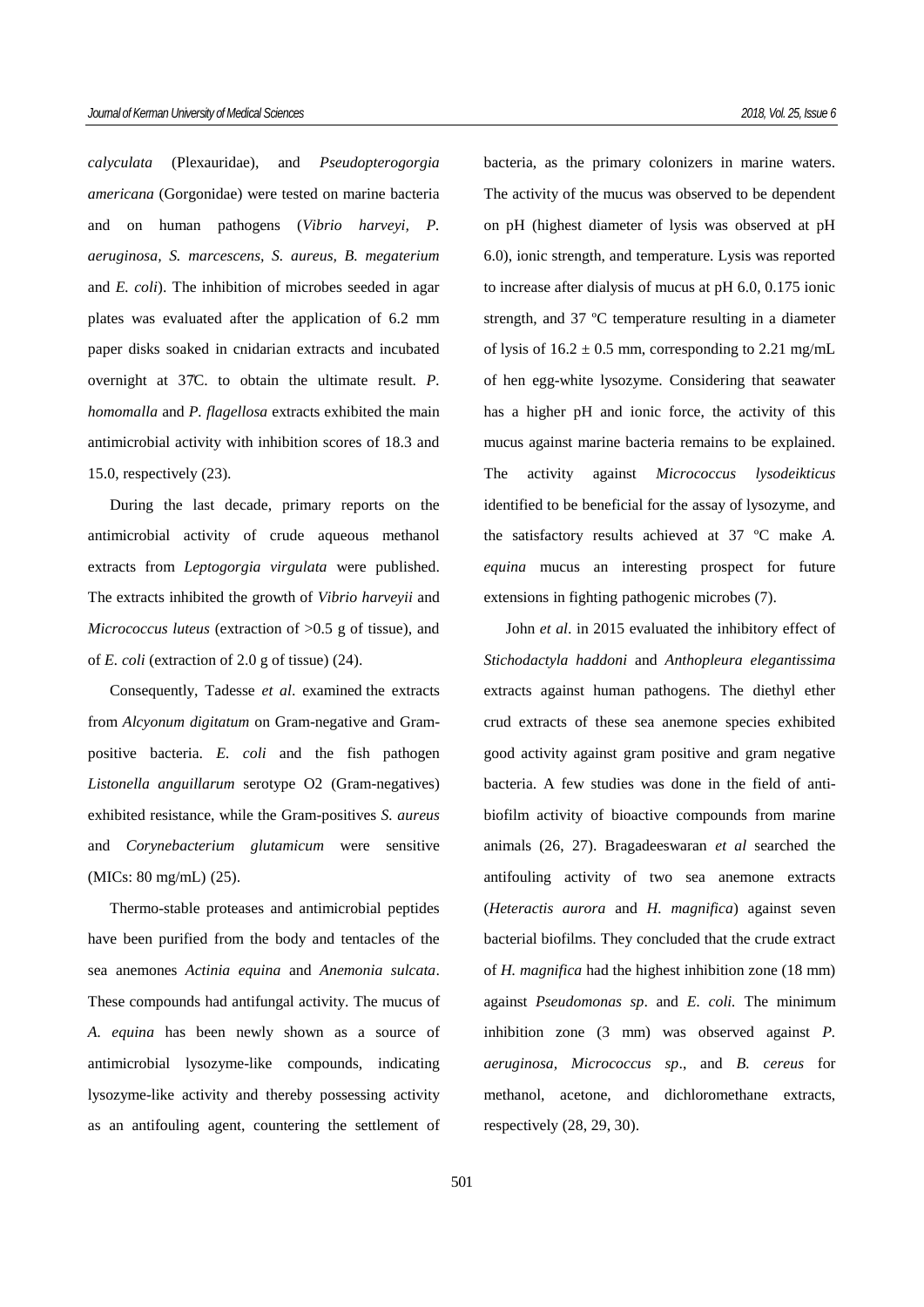According to table 1 and Figure2, both methanol extracts of sea anemone *Z. sansibaricus* and *C. lloydii* in this study had an appropriate antimicrobial activity against all 6 pathogenic bacteria. We assume that methanol solvent is suitable for extraction. In most experiments in this study, there was a direct link between increased concentrations of sea anemone extract and a bacterial biofilm inhibitory activity. We used the complete form of sea anemone for extraction.

# **References**

- 1. Mohsenipour Z, Hassanshahian M. Antibacterial activity of euphorbia hebecarpa alcoholic extracts against six human pathogenic bacteria in planktonic and biofilm forms. Jundishapur J Microbiol 2016; 9(6):e34701.
- 2. Sadeghian I, Hassanshahian M, Sadeghian S, Jamali S. Antimicrobial Effects of Quercus Brantii Fruits on Bacterial Pathogens. Jundishapur J Microbiol 2012; 5(3), 465-469.
- 3. Mohammadi M, Masoumipour F, Hassanshahian M, Jafarinasab T. Study the antibacterial and antibiofilm activity of Carum copticum against antibiotic-resistant bacteria in planktonic and biofilm forms. Microb Pathog 2019; 129: 99–105.
- 4. Saeidi S, Amini Boroujeni N, Ahmadi H, Hassanshahian M. Antibacterial activity of some plant extracts against extended- spectrum betalactamase producing Escherichia coli isolates. Jundishapur J Microbiol 2015; 3;8(2):e15434.
- 5. Atray D, Atray M. Correlation between biofilm production and antibiotic resistance pattern in uropathogenic *escherichia coli* in tertiary care hospital in southern Rajasthan, India. International Journal of Current Microbiology and Applied Sciences 2015; 4(7):640-6.

For this reason, it cannot be exactly determined that the observed antimicrobial activity relates to the toxins secreted by the sea anemone or to the symbiotic microorganisms, or both.

Factors such as the problem in collecting specimens, the scarcity and quantity of active extracts and the broad heterogeneity of compounds are among the challenges encountered in order to develop novel therapeutic agents from marine organisms (7).

- 6. Stewart PS. Prospects for anti-biofilm pharmaceuticals. Pharmaceuticals (Basel) 2015; 8(3):504-11.
- 7. Mariottini GL, Grice ID. Antimicrobials from Cnidarians. a new perspective for anti-infective therapy? Mar Drugs 2016; 14(3):E48.
- 8. Hooper, J.N.A., Soest, R.W.M., VAN. 2002. Systema Porifera. A Guide to the classification of sponges Vols 1&2, xlviii 1708pp (Kluwer Academic/ Plenum Publishers: New York
- 9. Colombo AL, Matta DD, Almeida LP, Rosas R. Fluconazole susceptibility of Brazilian Candida isolates assessed by a disk diffusion method. Braz J Infect Dis 2002; 6(3):118-23.
- 10. Boyanova L, Gergova G, Nikolov R, Derejian S, Lazarova E, Katsarov N, et al. Activity of Bulgarian propolis against 94 *Helicobacter pylori* strains in vitro by agar-well diffusion, agar dilution and disc diffusion methods. J Med Microbiol 2005; 54(Pt5):481-3.
- 11. Mohsenipour Z, Hassanshahian M. The inhibitory effect of Thymus vulgaris extracts on the planktonic form and biofilm structures of six human pathogenic bacteria. Avicen J Phytomed 2015; 5 (4): 309-317.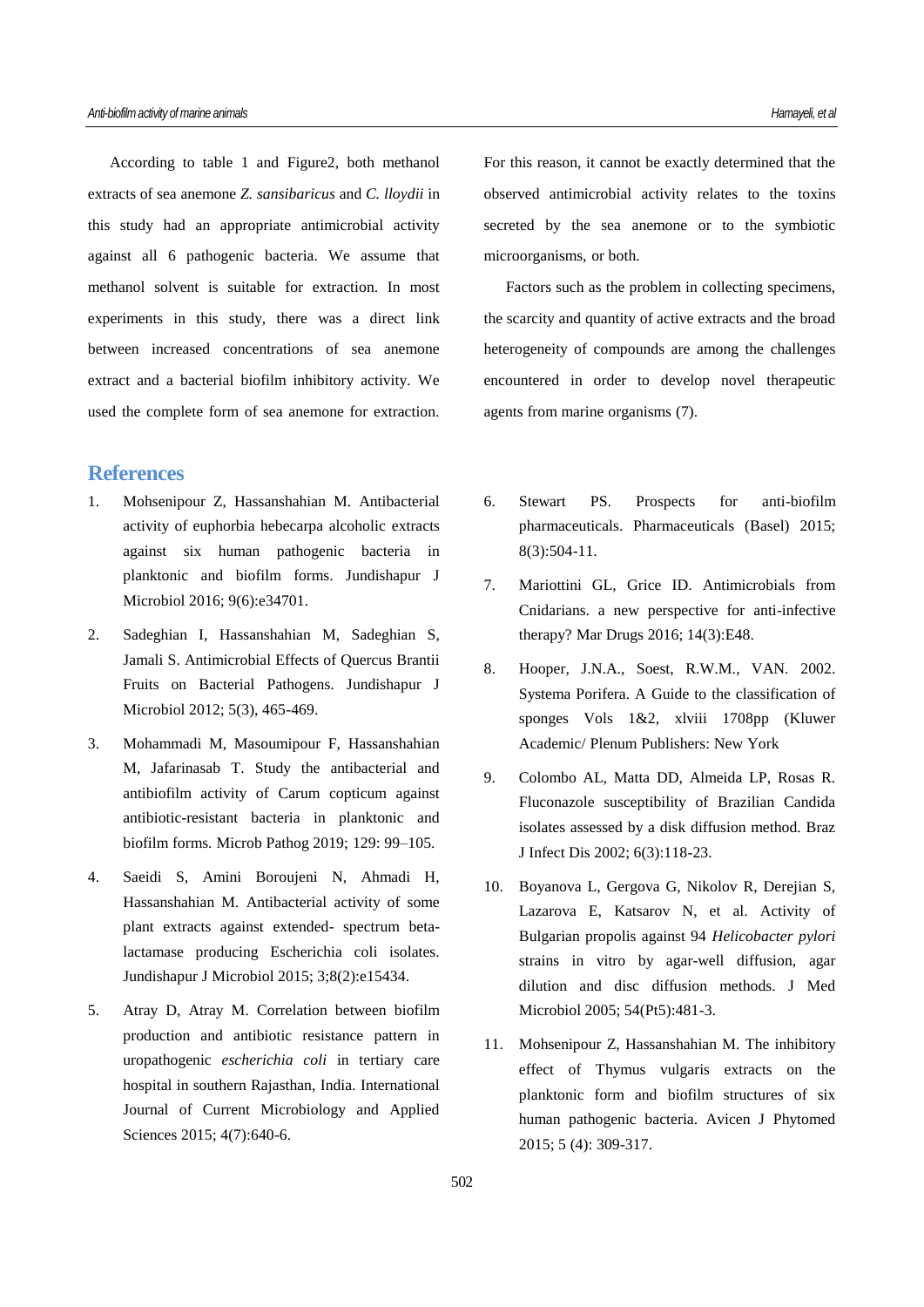- 12. Rosenberg M, Rosenberg E. Role of adherence in growth of *Acinetobacter calcoaceticus* RAG-1 on hexadecane. J Bacteriol 1981; 148(1):51-7.
- 13. O'toole GA, Kolter R. Initiation of biofilm formation in *Pseudomonas fluorescens* WCS365 proceeds via multiple, convergent signalling pathways: a genetic analysis. Mol Microbiol 1998; 28(3):449-61.
- 14. Sepehri Z, Javadian F, Khammari D, Hassanshahian M. Antifungal effects of the aqueous and ethanolic leaf extracts of Echinophora platyloba and Rosmarinus officinalis. Current Medical Mycology. 2016; 2(1): 16-25.
- 15. Mohsenipour Z, Hassanshahian M, Moradi M. Investigations of antimicrobial activity of *Eucalyptus camaldulensis* extracts against six pathogenic bacteria in planktonic form and biofilm. J Kerman Uni Med Scien 2015; 22 (2): 172-184.
- 16. Masoumipour F, Hassanshahian M, Jafarinasab T. Antimicrobial activity of combined extracts of trachyspermum, thymus and pistachio against some pathogenic bacteria. J Kerm Med Uni 2018; 25(2):153-163.
- 17. Mol VL, Raveendran TV, Abhilash KR, Parameswaran PS. Inhibitory effect of Indian sponge extracts on bacterial strains and larval settlement of the barnacle, *Balanus amphitrite*. International Biodeterioration & Biodegradation 2010; 64(6):506-10.
- 18. Abdelmohsen UR, Bayer K, Hentschel U. Diversity, abundance and natural products of marine sponge-associated actinomycetes. Nat Prod Rep 2014; 31(3):381-99.
- 19. Koopmans M, Martens D, Wijffels RH. Towards commercial production of sponge medicines. Mar Drugs 2009; 7(4):787-802.
- 20. Unson MD, Holland ND, Faulkner DJ. A brominated secondary metabolite synthesized by the cyanobacterial symbiont of a marine sponge and accumulation of the crystalline metabolite in the sponge tissue. Marine Biology 1994; 119(1):1- 11.
- 21. Newbold RW, Jensen PR, Fenical W, Pawlik JR. Antimicrobial activity of Caribbean sponge extracts. Aquatic Microbial Ecology 1999; 19(3):279-84.
- 22. Kim K. Antimicrobial activity in gorgonian corals (Coelenterata, Octocorallia). Coral Reefs 1994; 13(2):75-80.
- 23. Shapo JL, Moeller PD, Galloway SB. Antimicrobial activity in the common seawhip, *Leptogorgia virgulata* (Cnidaria: Gorgonaceae). Comp Biochem Physiol B Biochem Mol Biol 2007; 148(1):65-73.
- 24. Tadesse M, Gulliksen B, Strøm MB, Styrvold OB, Haug T. Screening for antibacterial and antifungal activities in marine benthic invertebrates from northern Norway. J Invertebr Pathol 2008; 99(3):286-93.
- 25. John ST, Velmurugan S, Senthil Nagaraj D, Kumaran S, Pugazhvendan SR. Antimicrobial activity of sea anemone *Stichodactyla haddoni* and *Anthopleura elegantissima* extracts against human pathogens. Int J Adv Res Biol Sci 2015; 2(6):27- 35.
- 26. Bragadeeswaran S, Thangaraj S, Prabhu K, Raj Sophia Rani S. Antifouling activity by sea anemone (*Heteractis magnifica* and *H. aurora*) extracts against marine biofilm bacteria. Submission article platform-Latin American Journal of Aquatic Research 2011; 39(2):385-9.
- 27. Masoumipour F, Hassanshahian M. Antimicrobial activity of five medicinal plants on candida albicans. Iran J Toxicol 2016; 10(6): 65-77.